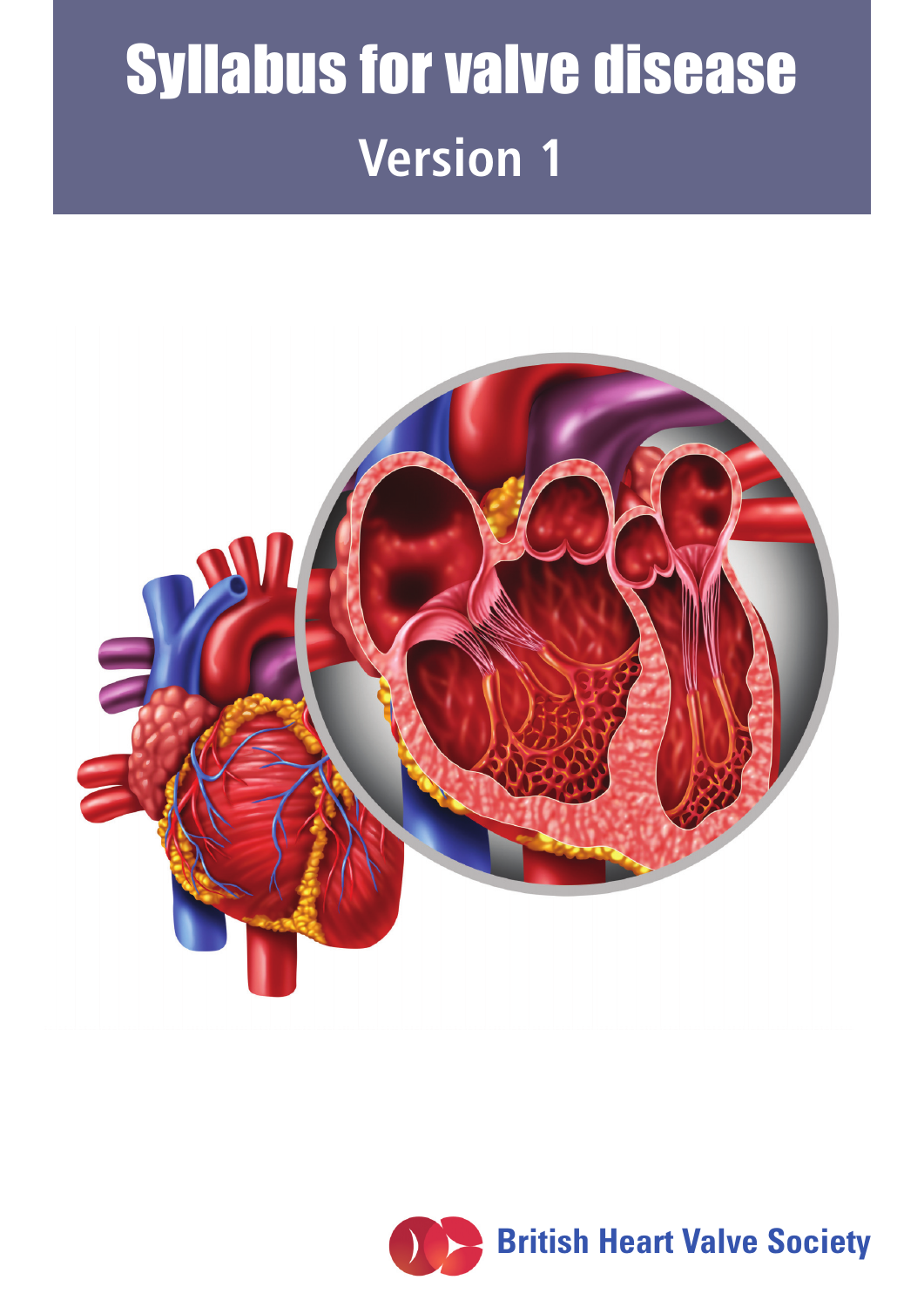#### **Introduction**

Valve disease is increasing in incidence as our population ages and is now an important cause of premature death, morbidity and health care expenditure. Clinical care for patients with valve disease is variable and needs to be improved. A vital component of improvement is education and training. Currently no adequate syllabus for valve disease exists anywhere.

This document is to describe the nationally agreed core syllabus for valve disease and will contribute to the definition of subspecialisation in valve disease. It is applicable to all disciplines involved with valve disease including cardiologists, cardiac surgeons, general practitioners, nurses, physiologists, and sonographers.

## **Epidemiology**

- **•** Epidemiology of heart valve disease. Variations in aetiology globally. Increase in degenerative and iatrogenic disease. Effect of ageing population. Device related endocarditis and IVDU.
- l Global and local prevalence of valve disease. Results of population surveys including US-based, Norwegian and Finnish. Findings of EuroHeart Survey.

#### **Mechanisms of disease**

- Pathology of rheumatic disease. Jones criteria and WHO and other criteria for initial and subsequent attacks. Treatment of acute rheumatic fever and secondary prophylaxis including duration.
- l Reasons for decline in rheumatic disease.
- Pathology of calcific aortic disease including similarities and differences compared with coronary disease.
- **•** Pathology of carcinoid and similarities and differences with drug-induced valve disease.
- l Radiation-induced valve disease.
- l Valve disease in general medicine. SLE and antiphospholipid syndrome. Ankylosing spondilitis.

#### **General care**

- l Management of patients requiring extracardiac surgery.
- **Effect on driving and insurance. Advice to athletes. Pregnancy.**
- Dental surveillance
- l Advantages and draw-backs of population screening. Costs. Medicalisation of well people.
- l Evaluating surgical risk. Drawbacks of EuroSCORE. Frailty index. Quality of life. Effect of multiple morbidities on symptoms and principles of assessment.
- **If** Use of biomarkers notably BNP.
- l Variation in access to specialist care globally and in UK. Interhospital variation in mitral repair rates and the effect of surgeon and hospital volumes. Methods for organising care including arguments for and against specialist valve clinics, and specialised surgeons.
- Reduced access by the elderly. Effect of TAVI programmes on conventional surgical rates.
- l Models for community care including GP with special interest in valve disease, murmur clinic, open access echocardiography. Different yields from clinical vs echocardiographic screening. Groups at particularly high risk including the elderly, relatives of probands with bicuspid valve disease, migrants from countries in which rheumatic fever is endemic.
- Patient involvement. Effect of education on acceptance of results.



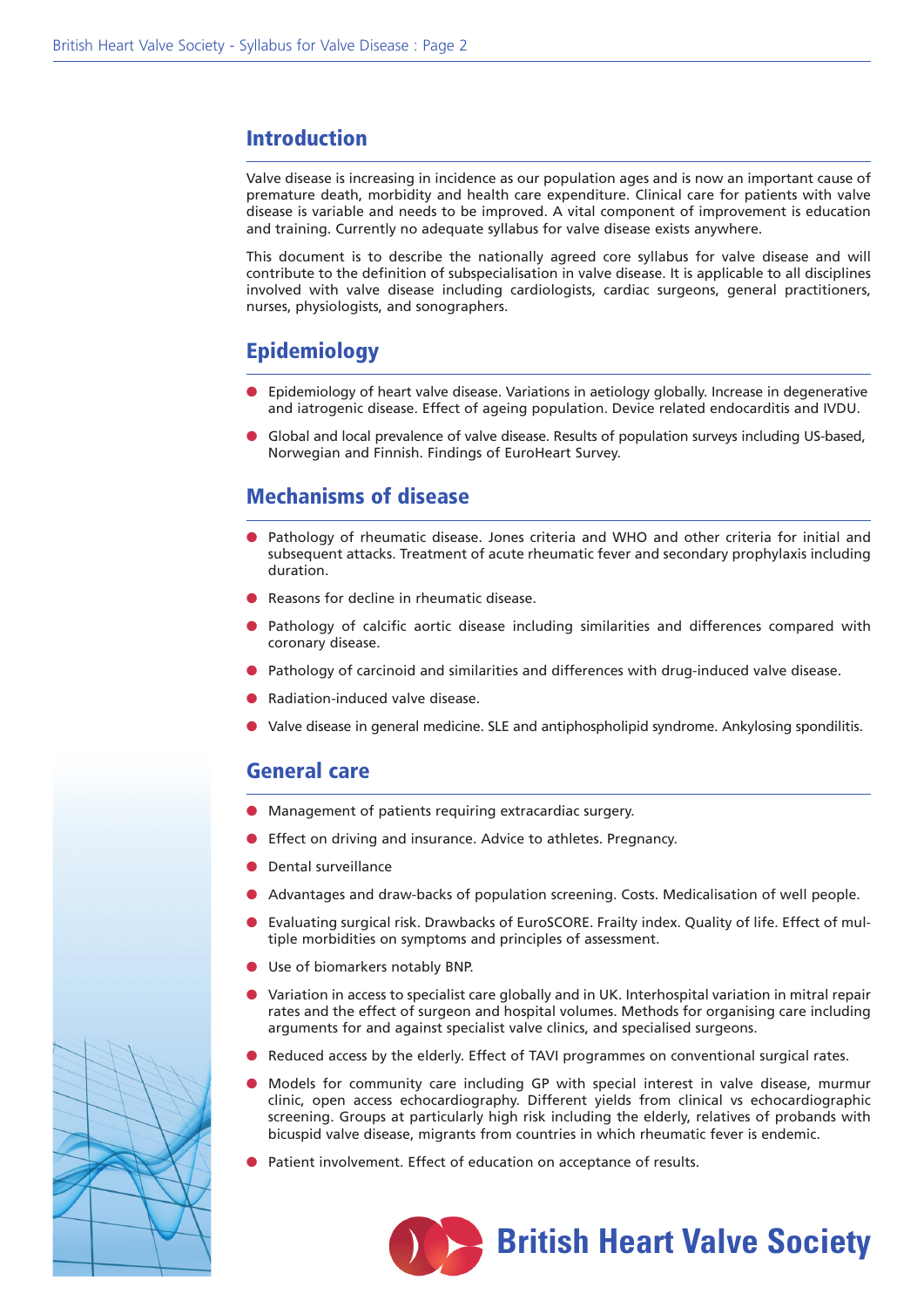## **Aortic Stenosis**

- **·** Epidemiology
- **•** Aetiology. Common causes and less common
- **The bicuspid aortic valve. Functional vs anatomical. Patterns and their association with other** anomalies including aortic dilatation, coarctation and mitral prolapse. Natural history including risk of developing haemodynamically significant valve disease or aortic dilatation. Low risk of dissection.
- l Natural history including response of the left ventricle to pressure load. Gender differences in response. Effect of coexistent coronary disease and hypertension. Conduction disease. Effect of LV hypertrophy on outcome. Frequency of pulmonary hypertension and affect on outcome.
- **.** Symptoms and signs. Exercise testing to reveal latent symptoms.
- **•** Principles of assessment by echocardiography including the classification of severity including how to approach apparent discrepancies. Effect of incorrect readings. Use of dimensionless index and indexing to body habitus. Role of CMR and CT.
- **•** Diagnosis and management of low-flow aortic stenosis with reduced and preserved EF
- $\bullet$  The approach to the patient with moderate aortic stenosis and symptoms
- $\bullet$  Frequency of surveillance
- **Indications for and timing of surgery for severe aortic stenosis. Criteria for surgery at the time** of CABG or aortic surgery. Indications for TAVI. Evidence for balloon valvotomy including possible role as bridge to conventional surgery. Postoperative complications including LV outflow acceleration
- l Medical therapy to reduce the rate of progression and in and-stage inoperable aortic stenosis. Evidence for medical therapy in aortic dilatation

#### **Aortic Regurgitation**

- **•** Epidemiology
- **Aetiology. Primary and secondary causes**
- l Natural history including response of the left ventricle to volume load. Effect of LV size on wall stress.
- **.** Symptoms and signs. Exercise testing to reveal latent symptoms.
- **•** Principles of assessment by echocardiography including the classification of severity. Importance of LV volumes. Role of CMR .
- $\bullet$  Frequency of surveillance
- Indications for and timing of surgery. Types of surgery including aortic valve repair and valve-sparing aortic surgery. Likelihood of permanent pacing.
- l Medical therapy to reduce the rate of progression. Evidence for nifedipine, ACE inhibitors and AT receptor-blockers. Avoidance of beta-blockers.



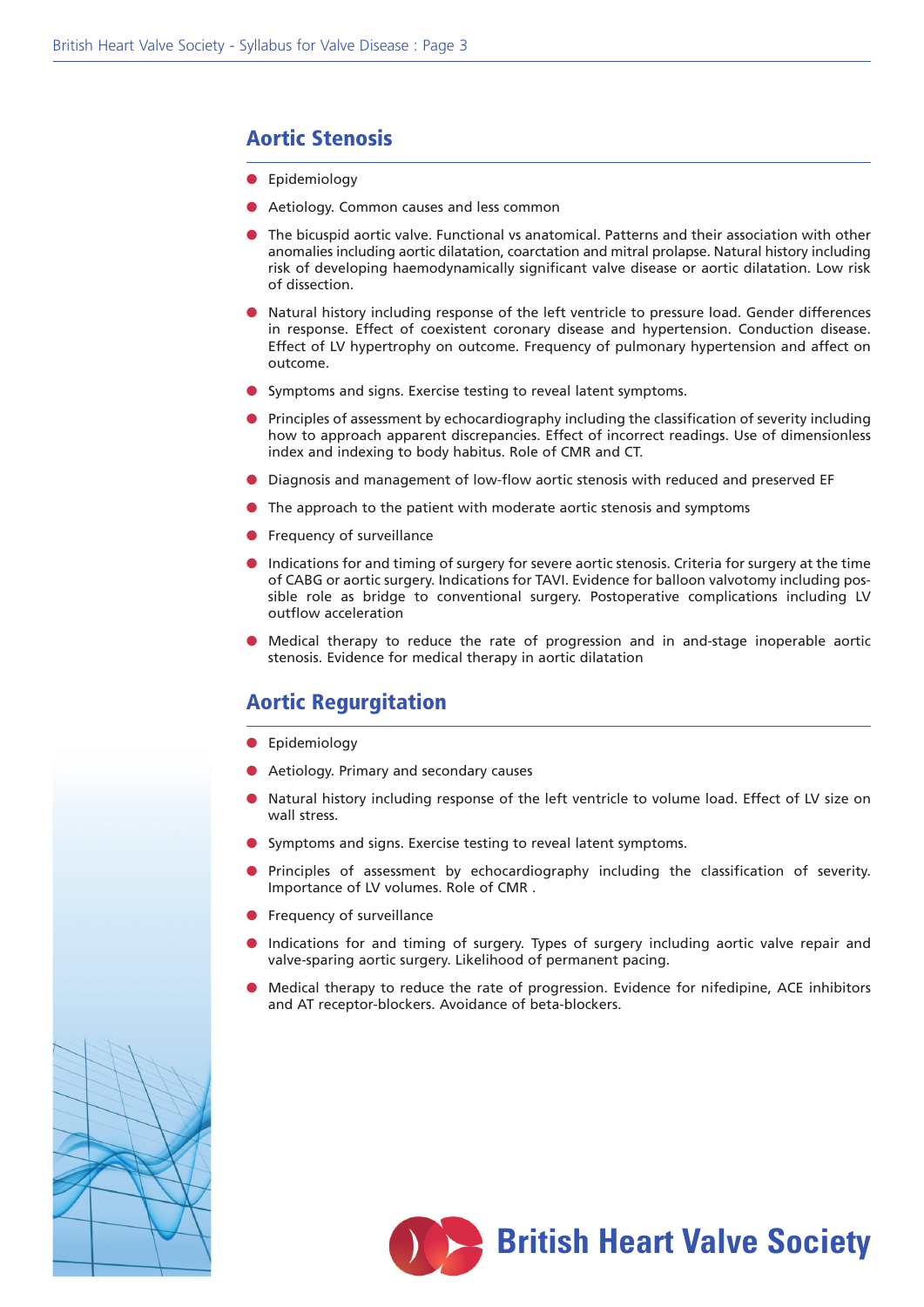## **Mitral Stenosis**

- **•** Epidemiology
- **•** Aetiology. Rheumatic, SLE. Annulus calcification
- l Natural history including effect on pulmonary artery pressures and right ventricular function.
- Symptoms and signs. Complications including thromboembolism. Exercise testing to reveal latent symptoms.
- **e** ECG and radiographic features
- **•** Principles of assessment by echocardiography including the classification of severity.
- $\bullet$  Frequency of surveillance
- **Indications for and timing of intervention. Balloon valvotomy favoured over surgery. Types** of surgery including open valvotomy and replacement. Natural history after balloon valvotomy. Need to intervene for secondary tricuspid regurgitation.
- **In** Medical therapy. Rate control. Criteria for anticoagulation in sinus rhythm.

## **Mitral Regurgitation**

- **·** Epidemiology
- **Aetiology. Primary and secondary**
- l Natural history including effect of LV volume load and pulmonary artery pressures.
- **.** Symptoms and signs. Exercise testing to reveal latent symptoms.
- **•** Principles of assessment by echocardiography including the classification of severity and detailed anatomic and physiologic analysis to guide surgery. Differences in effect of grading in primary and secondary regurgitation. Role of stress echocardiography. Role of CMR.
- $\bullet$  Frequency of surveillance
- l Indications for and timing of intervention in primary and secondary mitral regurgitation. Types of repair including neochordae. Indications for small annuloplasty rings in secondary mitral regurgitation. Differences in indication according to suitability need for CABG. Natural history after repair. Indications for transcatheter procedures. Need to intervene for secondary tricuspid regurgitation.
- **ID** Medical therapy. Rate control. Evidence for ACE inhibitors and beta-blockers.

#### **Right Heart Valve Disease**

- **•** Epidemiology of tricuspid and pulmonary valve disease
- **•** Aetiology. Association with congenital syndromes. Primary and secondary causes
- l Natural history including effect of RV volume load and pulmonary artery pressures.
- **•** Principles of assessment by echocardiography including the classification of severity. Prominent role of CMR in pulmonary regurgitation.
- Frequency of surveillance
- l Indications for and timing of intervention in tricuspid stenosis and pulmonary stenosis. Indications for and timing of intervention in primary and secondary tricuspid regurgitation. Effect of delay in surgery. Indications for and timing of surgery for pulmonary regurgitation. Types of repair. Prototype transcatheter devices.
- l Medical therapy. Rate control and off-loading